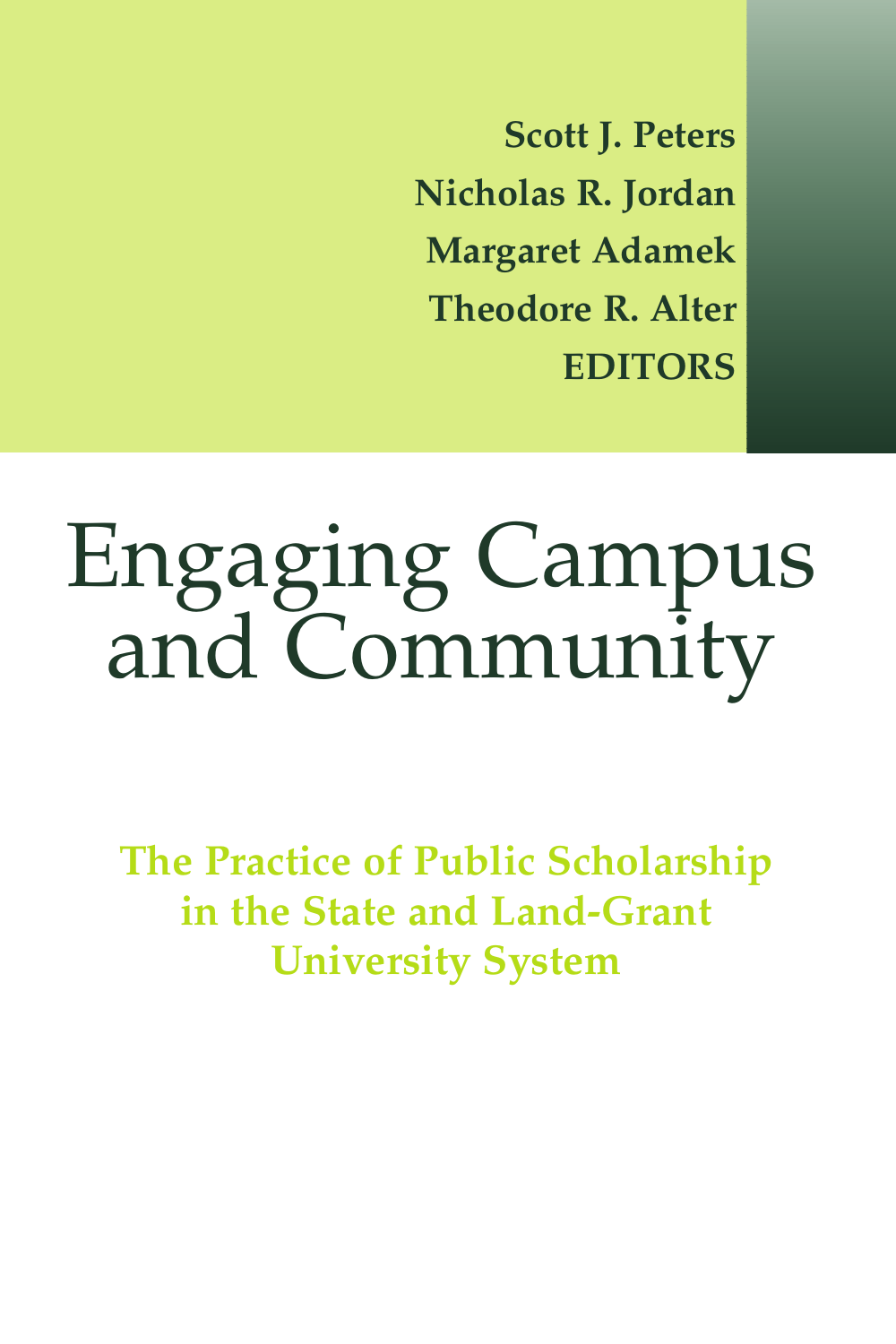"In pages that exude conviction, passion, and energy—the very ingredients of any engagement effort worth pursuing—Scott Peters and his colleagues upshift the scholarship of engagement by enabling deep understanding of this work in its complexity. You'll find evocative self-portraits about work "in the trenches" that are as rich in description as they are in self-reflection and critique. These case experiences are framed by a compelling ethos of engagement: how campus and community collaborations can enhance the quality of democratic life. By framing engagement that way, the co-authors are explicit about their answer to a fundamental (and sometimes unanswered) question: Engagement for what? And by writing this volume as a learning community, the co-authors give readers a concrete example of how discourse among scholar-practitioners can advance the engagement state of the art. This thoughtfully prepared book is a must-read for participating intelligently in the engagement movement."

—FRANK FEAR, *College of Agriculture and Natural Resources, Michigan State University*

"The future vitality of American higher education and the quality of the lives of our nation's children and families are increasingly, interdependently linked to the engagement of universities with communities. Through such engagement the expertise of the academy is integ rated with the expertise and voices of community members in the service of creating and applying knowledge to increase life opportunities for the diverse people of our nation. This timely and unique book is required reading for all educators, practitioners, policy makers, and citizens seeking an intellectually compelling and empirically tested vision for bringing to scale and sustaining university-community collaborations that promote positive human development, enhance the diverse sectors of our nation, foster civil society, and advance American democracy."

—RICHARD M. LERNER, *Bergstrom Chair in Applied Developmental Science, Tufts University*

"Engagement, the public university's 21st century effort to better serve society, is one of the hottest issues in public higher education today. The case studies assembled by the editors of this book show how engagement is and can be successful. The book is a must read for anyone involved in engagement, either inside or outside the university."

—JOHN BYRNE, *President Emeritus, Oregon State University, former Executive Director, Kellogg Commission on the Future of State and Land-Grant Institutions*

전 아들의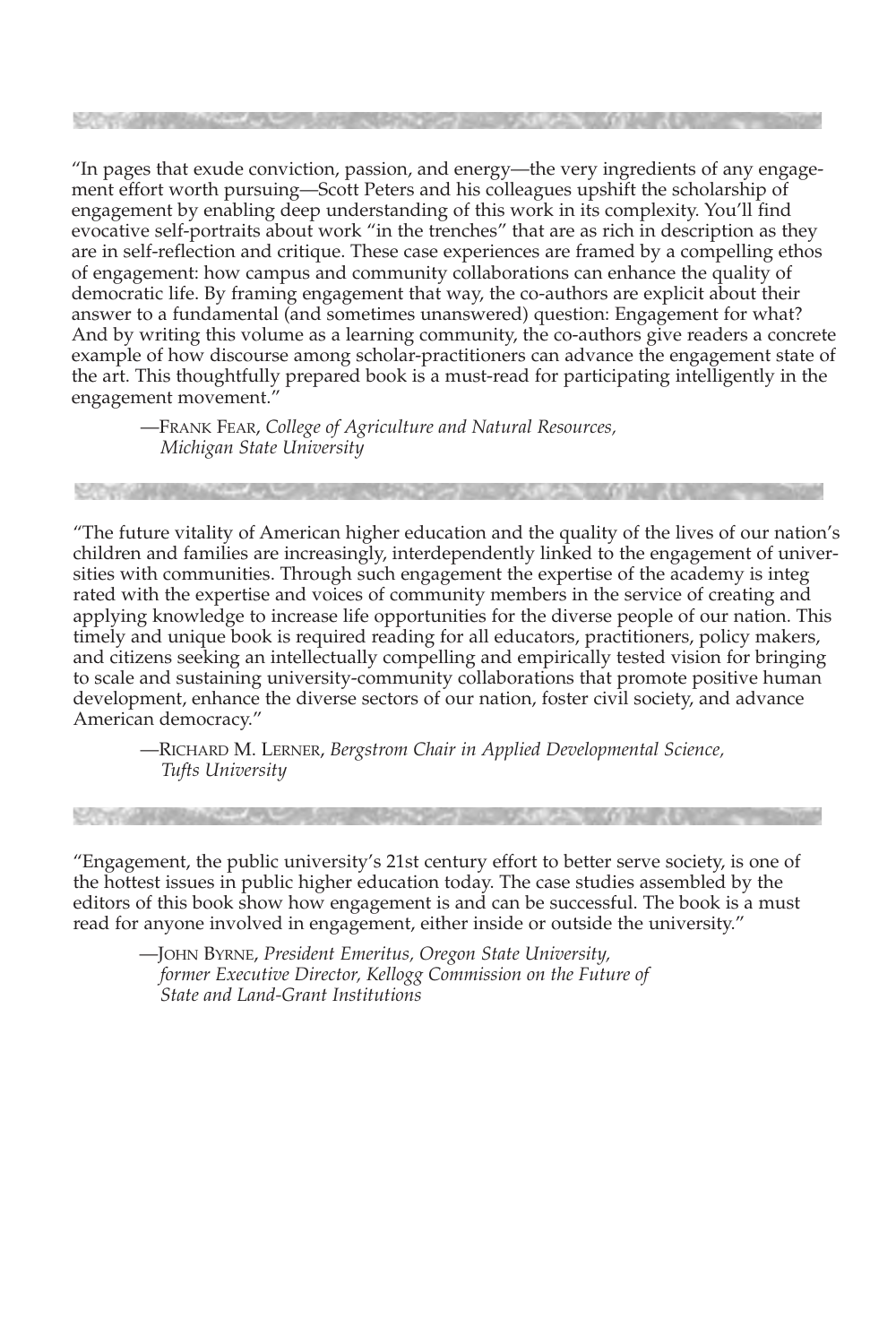

# *Engaging Campus and Community*

*The Practice of Public Scholarship in the State and Land-Grant University System*

*Scott J. Peters, Nicholas R. Jordan, Margaret Adamek, and Theodore R. Alter*

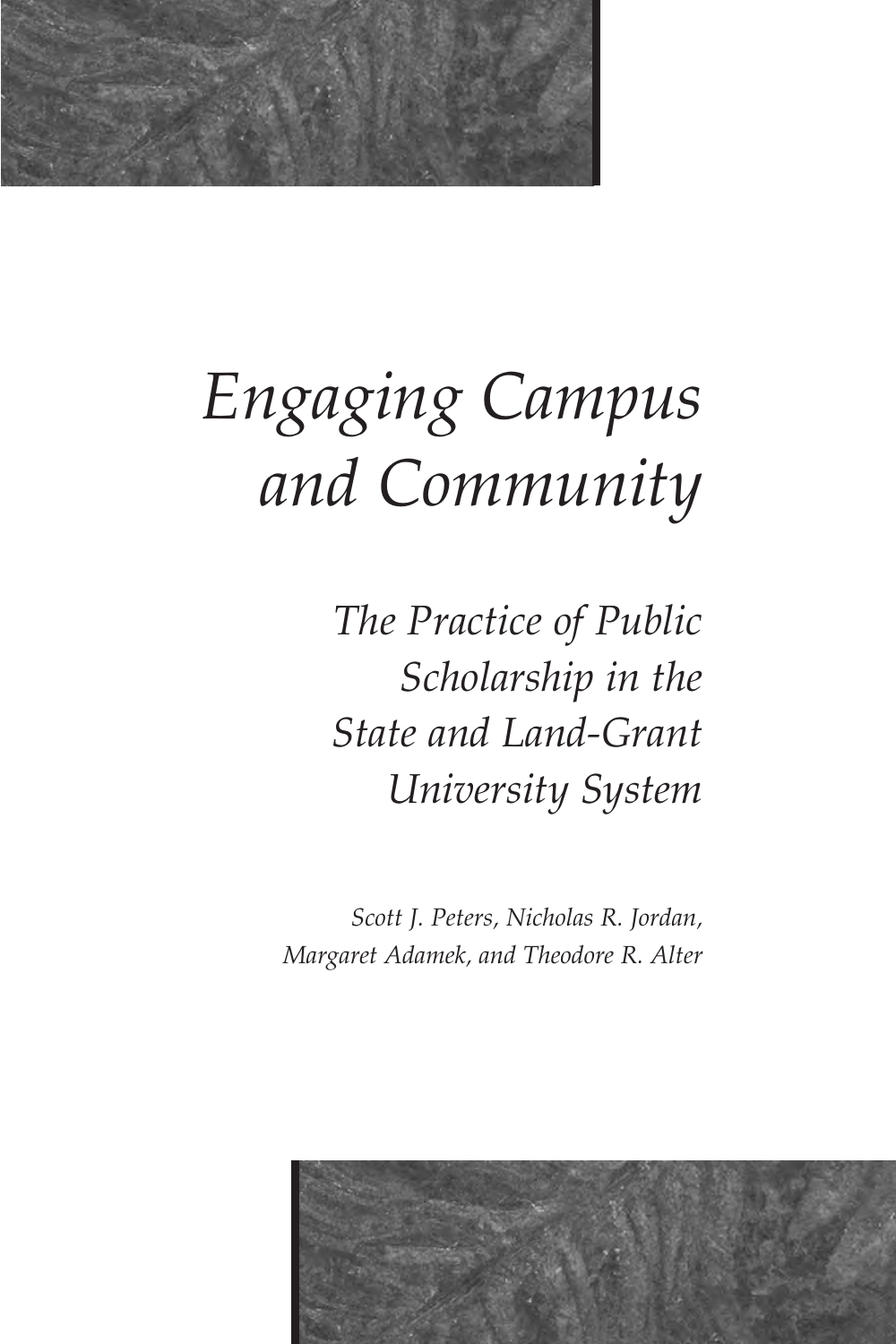#### © 2005 by the Charles F. Kettering Foundation ALL RIGHTS RESERVED

This book draws on research that was supported by the Charles F. Kettering Foundation, the W. K. Kellogg Foundation, and the Cornell University Agricultural Experiment Station federal formula funds, Project No. NYC-137403, received from the Cooperative State Research, Education, and Extension Service, U.S. Department of Agriculture. Any opinions, findings, conclusions, or recommendations expressed in this book are those of the authors and do not necessarily reflect the view of the U.S. Department of Agriculture.

For information about permission to reproduce selections from this book, write to:

Permissions Kettering Foundation Press 200 Commons Road Dayton, Ohio 45459

This book is printed on acid-free paper. First edition, 2005 Manufactured in the United States of America

ISBN-13: 978-0-923993-15-3 ISBN-10: 0-923993-15-0

Library of Congress Control Number: 2005938795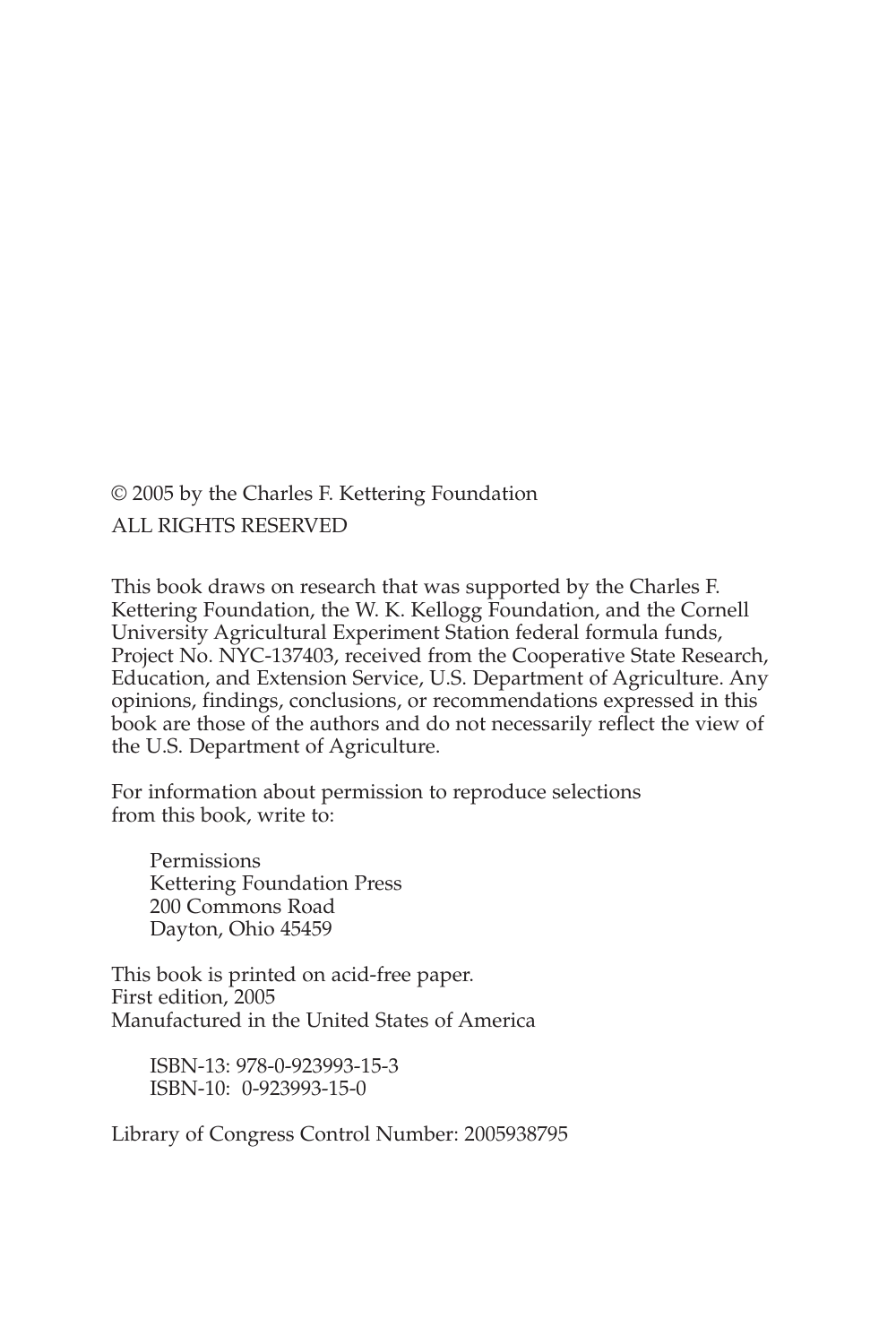## *In memory of Ron Prokopy (1935-2004) and Dick Broeker (1942-2004)*

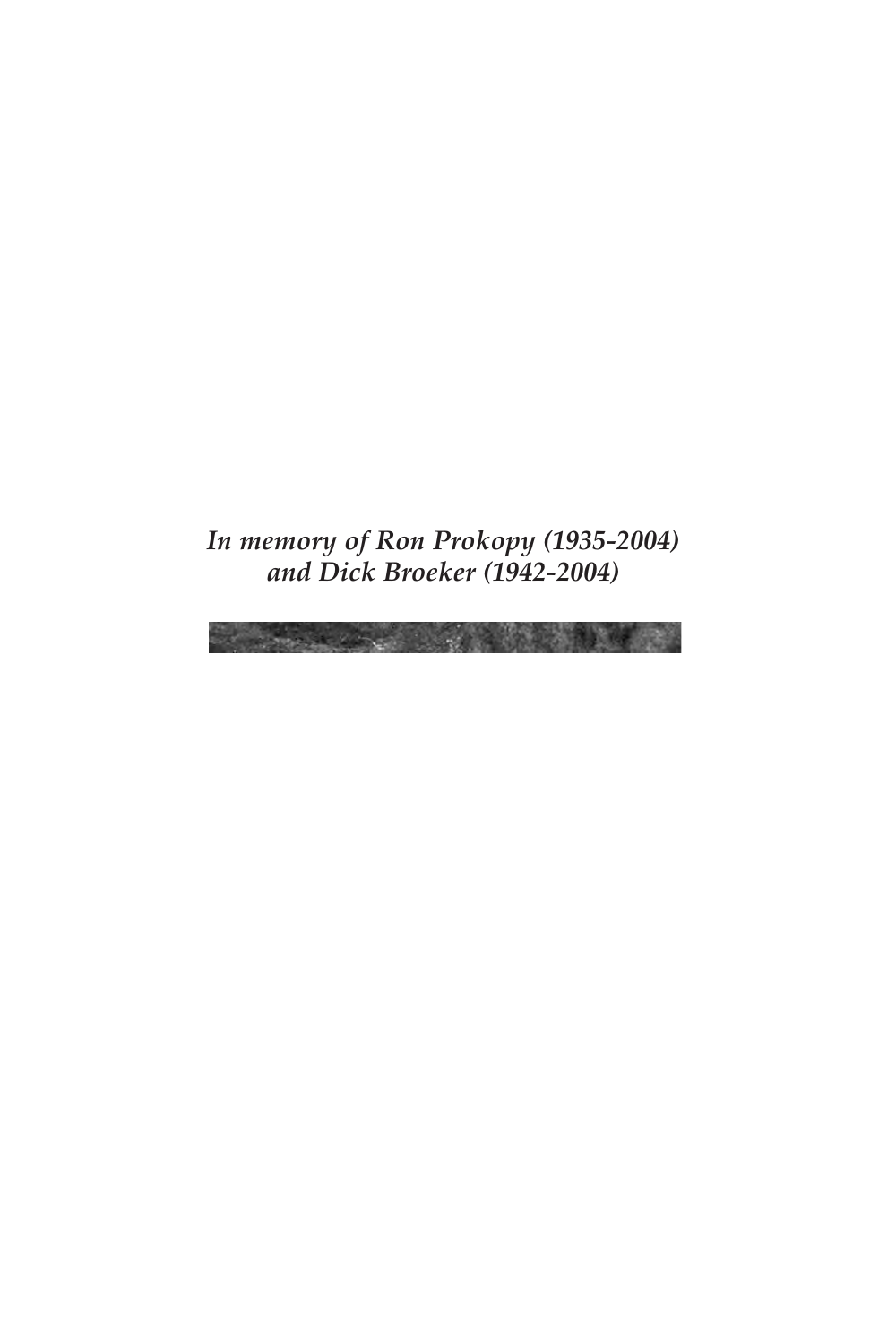## *Contents*

| Acknowledgments                                                                                                                                                    | $\mathbf{1}$ |
|--------------------------------------------------------------------------------------------------------------------------------------------------------------------|--------------|
| <b>Preface</b> by David Mathews                                                                                                                                    | iii          |
| Chapter One:                                                                                                                                                       |              |
| Introduction and Overview<br>by Scott Peters                                                                                                                       | 1            |
| Chapter Two:                                                                                                                                                       |              |
| <b>Community Food Systems and the Work</b><br>of Public Scholarship<br>by David Campbell and Gail Feenstra                                                         | 37           |
| <b>Chapter Three:</b>                                                                                                                                              |              |
| Organizing for Public Scholarship in<br><b>Southeast Minnesota</b><br>by Scott Peters and Karen Lehman                                                             | 67           |
| <b>Chapter Four:</b>                                                                                                                                               |              |
| The North Country Community Food and Economic<br>Security Network: A Profile of David Pelletier<br>edited by Margo Hittleman, Scott Peters, and<br>David Pelletier | 119          |
| <b>Chapter Five:</b>                                                                                                                                               |              |
| Bringing Scholarship to the Orchard:<br><b>Integrated Pest Management in Massachusetts</b><br>by Dan Cooley and Bill Coli                                          | 157          |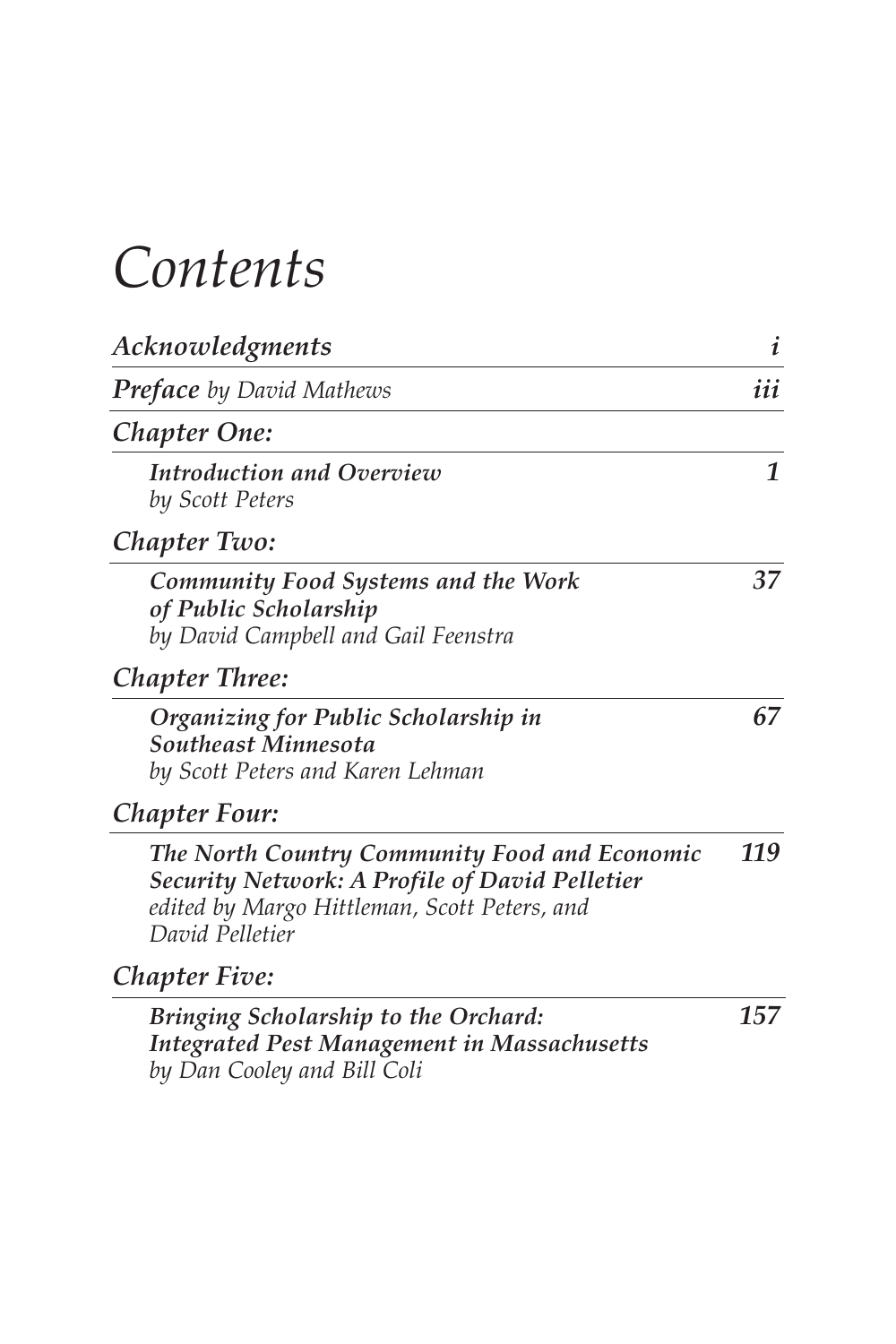## *Chapter Six:*

| Building a Knowledge Network for Sustainable<br>Weed Management: An Experiment in<br><b>Public Scholarship</b><br>by Nicholas Jordan, Hana Niemi-Blissett, Steven<br>Simmons, Susan White, Jeffrey Gunsolus, Roger Becker,<br>and Susan Damme | 197 |
|-----------------------------------------------------------------------------------------------------------------------------------------------------------------------------------------------------------------------------------------------|-----|
| Chapter Seven:                                                                                                                                                                                                                                |     |
| Teaching as Public Scholarship: Tribal<br>Perspectives and Democracy in the Classroom<br>by Frank Clancy and Margaret Adamek                                                                                                                  | 227 |
| Chapter Eight:                                                                                                                                                                                                                                |     |
| <b>Engaging Campus and Community to Improve</b><br><b>Science Education: A Down-to-Earth Approach</b><br>by Robert Williamson and Ellen Smoak                                                                                                 | 267 |
| <b>Chapter Nine:</b>                                                                                                                                                                                                                          |     |
| <b>An Exploration of Participatory Methods</b><br>in a Youth Outreach Program Linked to<br><b>University Research</b><br>by Marianne Krasny                                                                                                   | 309 |
| Chapter Ten:                                                                                                                                                                                                                                  |     |
| Public Scholarship: An Administrator's View<br>by Victor Bloomfield                                                                                                                                                                           | 363 |
| Chapter Eleven:                                                                                                                                                                                                                               |     |
| <b>Findings</b><br>by Scott Peters                                                                                                                                                                                                            | 393 |
| <b>Chapter Twelve:</b>                                                                                                                                                                                                                        |     |
| Achieving the Promise of Public Scholarship<br>by Theodore R. Alter                                                                                                                                                                           | 461 |
| <b>Contributors</b>                                                                                                                                                                                                                           | 489 |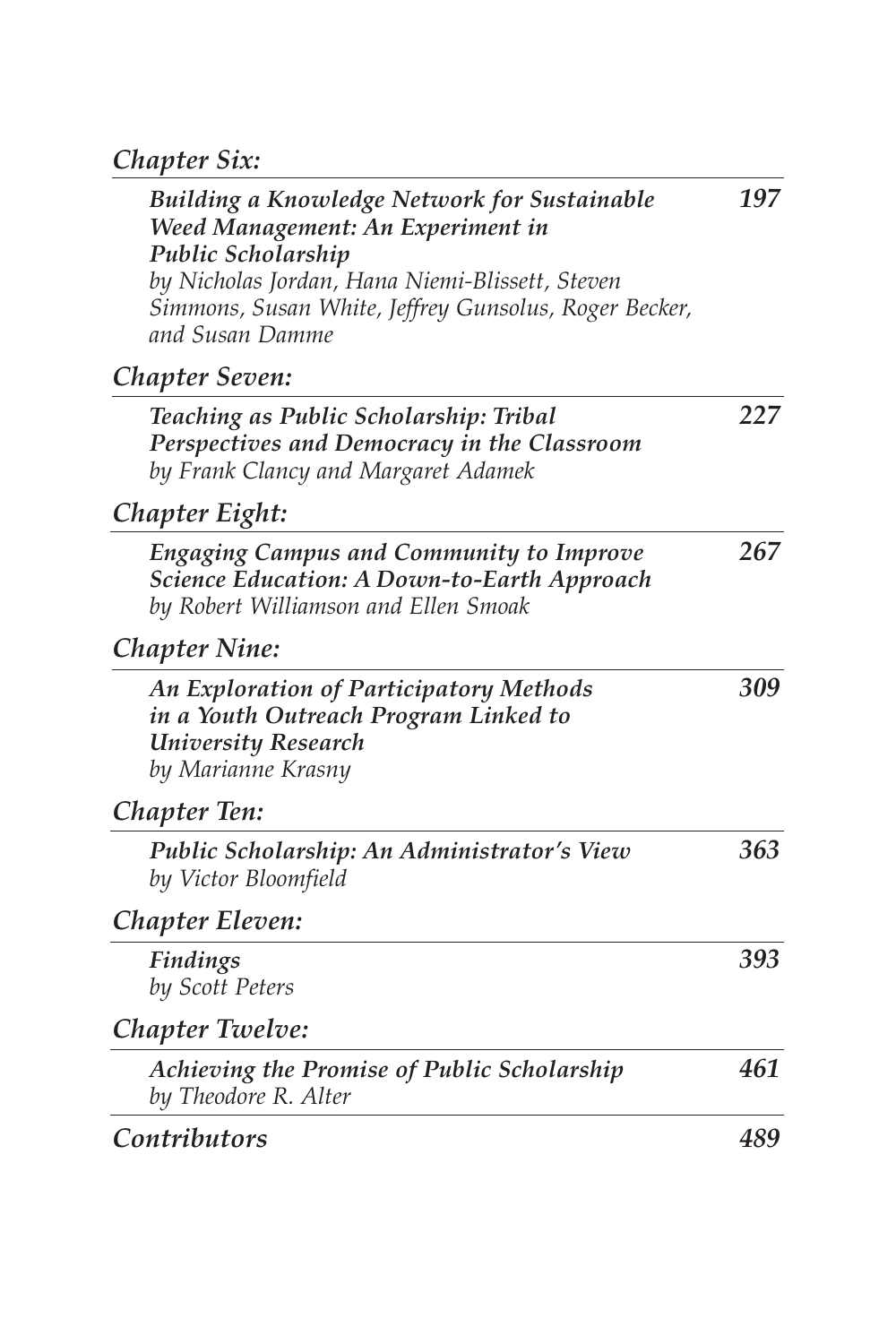# *Acknowledgments*

*his book was made possible by the support and encouragement of many people. We want to acknowledge, first, the support we received from the staff at the Charles F. Kettering Foundation, especially John Dedrick, David Mathews, and Deborah Witte. The value of their steady enthusiasm for, and commitment to, our research would be impossible to over stress. We thank them heartily. We also wish to thank Gail Imig for securing support for our work from the W. K. Kellogg Foundation. Gail's commitment to the engagement ideal in American higher education served as an ongoing inspiration. Dan Decker, professor in the Department of Natural Resources at Cornell University and former director of the Cornell University Agricultural Experiment Station, served as a crucial inspiration for our work as well. Dan's life work exemplifies the civic and academic possibilities of public scholarship. In both his faculty and administrative roles, he has been steadfast in his commitment to the land-grant mission. We offer him our thanks. T*

*As crucial mentors, John Forester and Susan Damme also deserve special thanks. John's innovative use of practitioner profiles as tools for illuminating and interpreting the deliberative dimensions of practice in the urban planning field inspired our own inquiry into the practice of public scholarship. We drew on Susan's relational approach to organizational and professional development as we worked to create a space for scholars to join us in reflecting on the civic dimensions of their practice.*

*We owe a great deal to the members of our research project team, our case study authors, and all those who offered their reviews, criticisms, and suggestions for improving this book at various points in its development. Included among them are Don Wyse, Okey Ukaga, Paul Schultz, Harry Boyte, Naomi Scheman, David Pelletier, David Campbell, Gail Feenstra, Karen Lehman, Dan Cooley, Bill Coli, Steve Simmons, Susan White, Jeffrey Gunsolus, Roger Becker, Hana Niemi-Blissett, Frank Clancy, Bob Williamson, Ellen Smoak, Margo Hittleman,*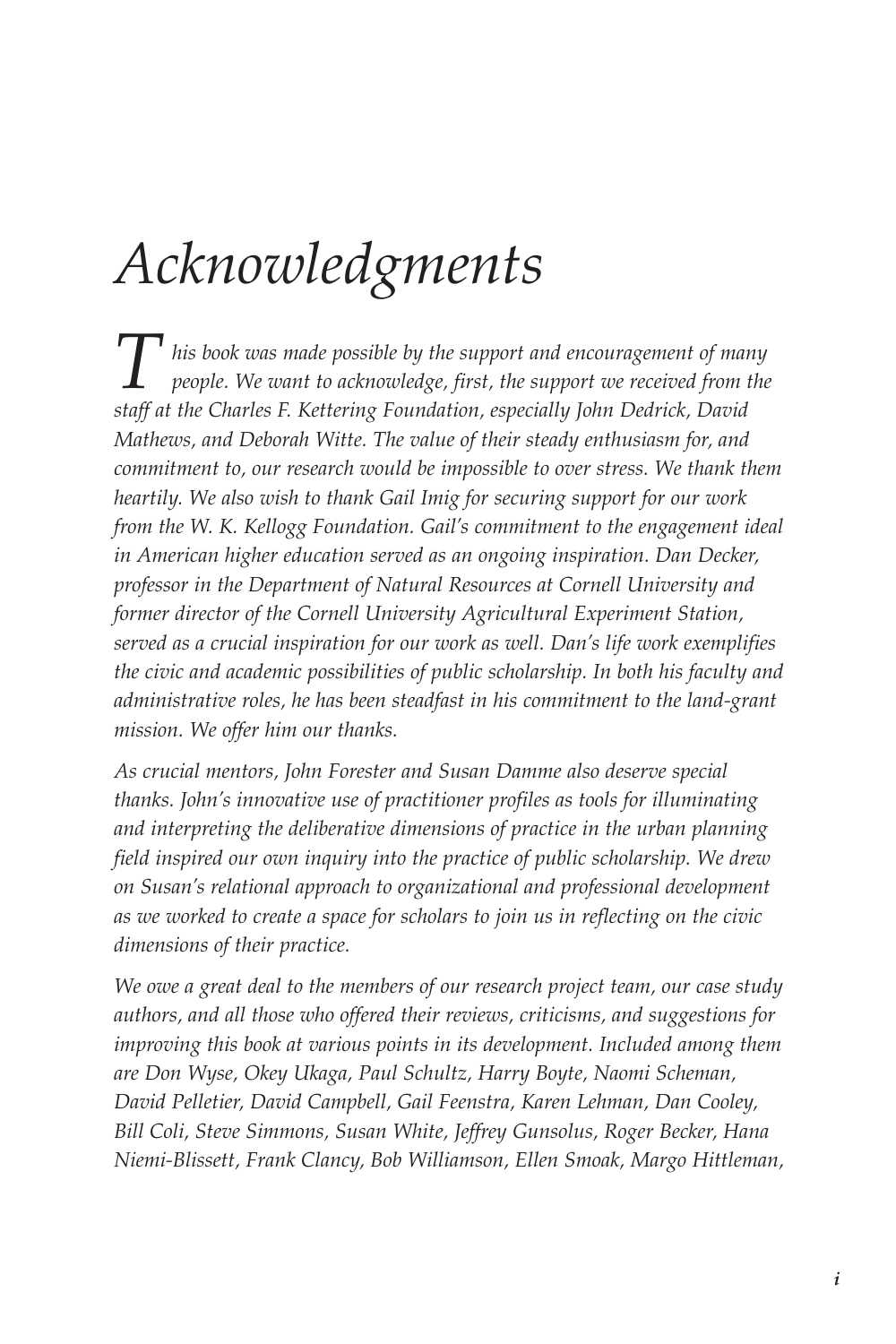### *Engaging Campus and Community*

*Marianne Krasny, Victor Bloomfield, Neil Schwartzbach, Steve Hamilton, Francille Firebaugh, Peg Michels, Karl Lorenz, Craig Hassel, Alton Thompson, Robert Zabawa, John Gerber, Katherine Asher, Katherine Barrett, Jeffrey Bridger, Jennifer Wilkins, Frank Fear, Gerry Campbell, George McDowell, Richard Lerner, Mel Hill, Noëlle McAfee, Maria Farland, David Brown, Claire Snyder, Anna Sims Bartel, Estus Smith, Julie Fisher, and Derrick Barker. Our families and friends also provided us with support and inspiration in ways beyond counting. For everything, thanks. Maggi would like to extend her special gratitude to the elders at the White Earth Reservation, who taught her to think and know very differently about what relationship means in its fullest definition.*

*For many reasons, this was not an easy book to edit. Ilse Tebbetts, our skilled and insightful editor, deserves a huge thanks for the time she spent working with our manuscript. In numerous ways, the book is much better because of her efforts.*

*Finally, we wish to acknowledge our profound sorrow over the loss of Ron Prokopy and Dick Broeker, two extraordinary people you will meet in this book who unfortunately died before it was published. For nearly 30 years, Ron served as a professor of entomology at the University of Massachusetts at Amherst. The internationally recognized program of integrated pest management in apple production that he established and led demonstrates the promise of public scholarship in the natural sciences. Dick was a highly skilled and savvy organizer and a lifelong civic leader in his home state of Minnesota. In his work as executive director of a community-university partnership in southeast Minnesota, he demonstrated how indispensable the craft of organizing is in pursuing the challenge of engaging campus and community in respectful and productive ways. We are honored to have had the chance to learn from Ron and Dick, and we dedicate this book to their memory.*

*-The Editors*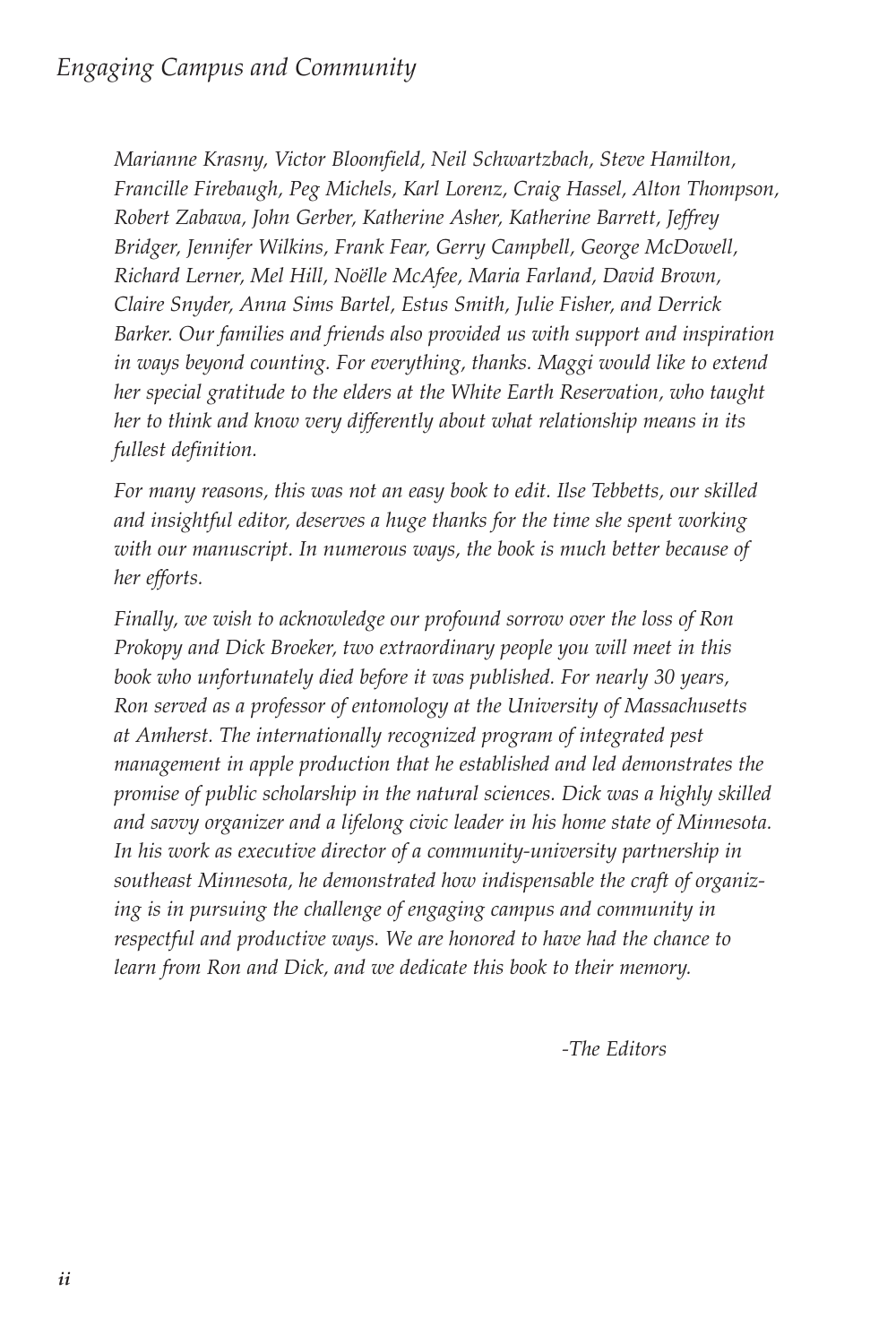# *Preface*

y admiration for what Scott Peters and the other authors **M** y admiration for what Scott Peters and the other authors in this book are attempting knows no bounds. But more may be afoot here than they modestly claim. I see *Engaging Campus and Community* as pushing far ahead on the issues raised in the Kellogg Commission Report. I think it points to more than institutions of higher education engaging communities, as important as that is. "Putting the scholar in the world" takes on a more precise and richer meaning in these chapters.

This book may be the harbinger of a public-scholarship movement that will prove to be as profound as the one Christopher Jencks and David Riesman wrote about in 1968 in *The Academic Revolution.* Although talk today speaks of "engaged universities," most of the initiatives I have seen when invited to campus meetings have been faculty initiated and faculty led. Their initiatives could become counter to the trends that Jencks and Riesman wrote about. Public scholarship doesn't reflect the meritocratic politics that Jencks and Riesman found dominating higher education in the late 1960s and 1970s.

This book is evidence that scholars are reconsidering both what it means to know as well as what knowledge contributes to society. The epistemological issues raised by public scholarship push much farther into the terrain that Ernest Boyer explored when he raised questions about research. And, as the authors recognize, public scholarship has significant implications for democracy. Although at this point in time, no one can say where this movement will go, like democracy itself, it may be more a journey than a destination.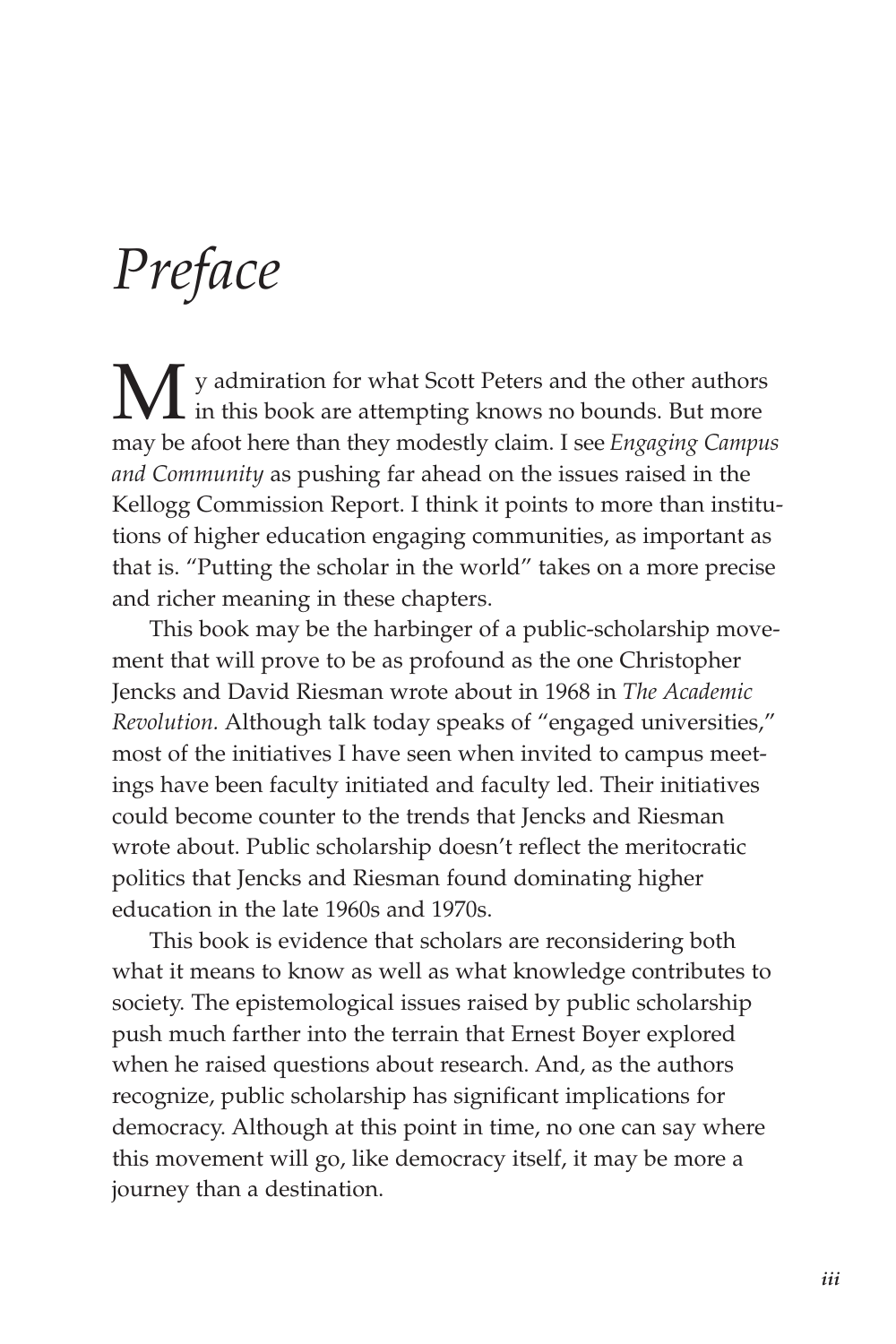### *Engaging Campus and Community*

Certainly this is a book that other public scholars will find useful. Yet it deserves a much wider audience. Because the book takes higher education outside the confines of institutions, it has a great deal to say to those who stand at the intersection of society and academe—particularly trustees and alumni associations. It even has implications for institutional governance. Although there isn't a chapter on governance, how could "engaging communities" not have implications for those who make decisions about the role of colleges and universities? Furthermore, shouldn't the communities to be engaged have something to say about those decisions? If so, what forum should be available to them?

Having made claims for this book that may be, on some points, more than the authors intend, I should say a bit more about the potential I see in these pages. For instance, the public that public scholars come to see as they go about their research is critical. Perhaps the book's greatest contribution will come from raising questions about exactly what kind of public American higher education is supposed to serve. Juxtaposing *public* and *scholarship,* two words not usually seen together, begs for clarification of both, particularly today. *Engaging Campus and Community* has been published at a time when citizens feel pushed out of the political system. People aren't sure whom they can depend on. The government? Their fellow citizens? Most want to be able to make a difference in combating the problems that endanger them, but they aren't sure they can. What does public scholarship have to say to them?

"The public" can mean anything from just everyone to an aggregation of interest groups. And there is a tendency to think of citizens as consumers of services or the constituency of institutions like colleges and universities. Citizens are the served, not the producers. The obvious problem with these concepts is that American democracy is based on a different notion of citizenship. Collectively, the people are sovereign in our political system. And "sovereignty" is defined by the strength or power to act—to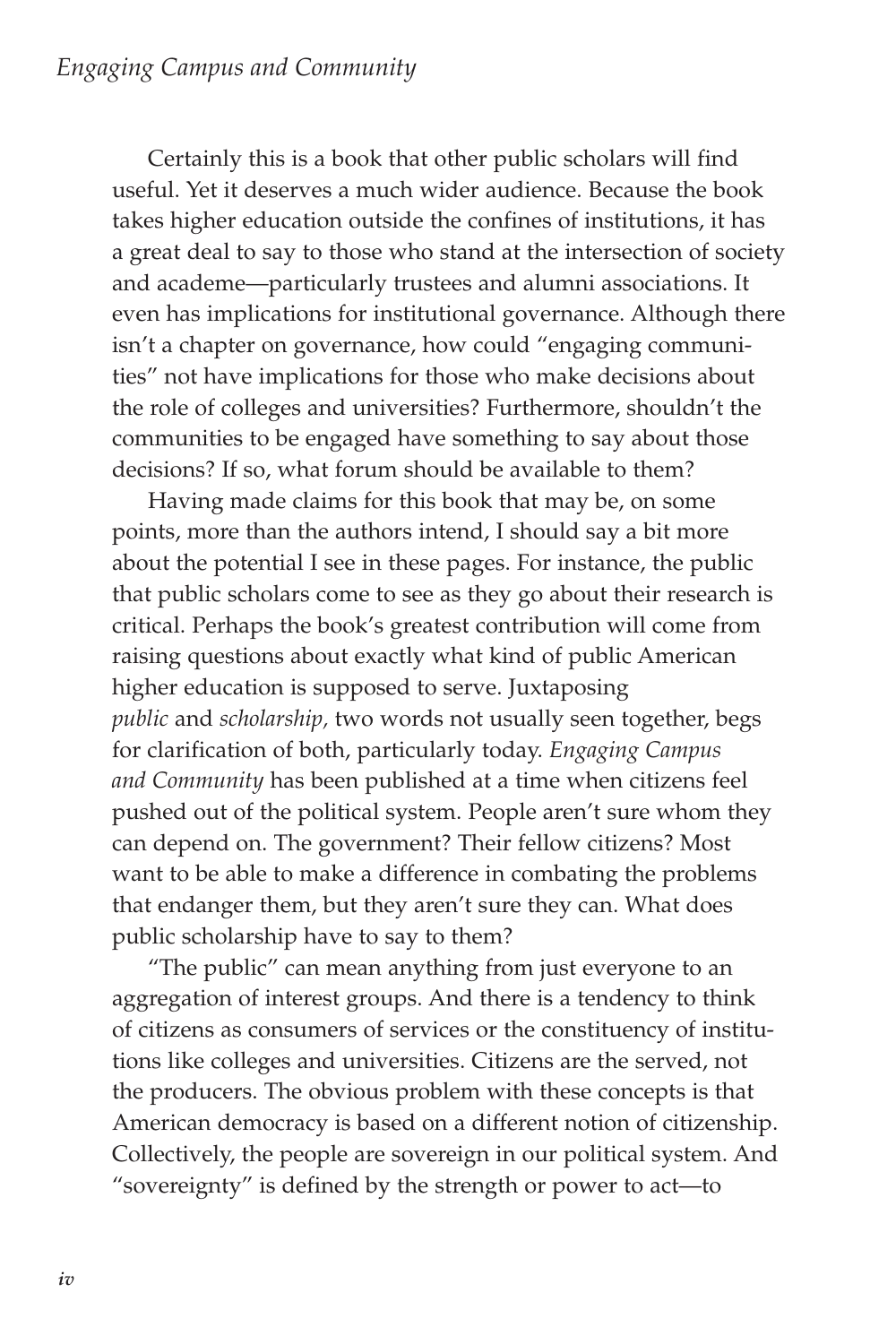decide, to judge, and to institute change—the actions that make it possible to rule. It follows, then, that as the sovereign, the public must do the kinds of things that monarchs once did make decisions and act on them. This is why the public is more than an audience to be addressed, a market to be enticed, or a constituency to be served. Sovereign citizens have work to do, which Harry Boyte calls public work.

The authors recognize the issues that are implicit in this concept of the public: If the public is a citizenry-at-work, what does academic research contribute to that work? One answer and a defensible one—is that academics are not responsible for contributing anything. Should the worth of theoretical physics be measured by what it contributes to citizens doing public work? Surely not. A more acceptable answer is that scholars provide the public with useful expert knowledge. But while essential, that kind of knowledge may not be sufficient for public work to go forward. Here is where the epistemological issues come in. Expert knowledge describes *what is,* but public work requires still another type of knowledge—"practical wisdom" about *what should be.* That is, the central question in public work is What *should* we do to solve a problem? It is a normative question, and there are no expert answers.

Practical wisdom is sound judgment about what should be done, and it isn't the same as local knowledge. It is socially constructed in a type of dialogue called "deliberative." The ancient Greeks considered this the talk we use to teach ourselves before we act. Public deliberation is weighing possible courses of action to solve a problem against what people consider deeply important to their collective well-being. Perhaps the ultimate challenge for public scholarship is to find ways to contribute to the formation of practical wisdom.

The potential of the public-scholarship movement off campus is as great as the potential on campus. Since public scholarship takes the academy outside its institutional boundaries, it has implications for how colleges and universities deal with the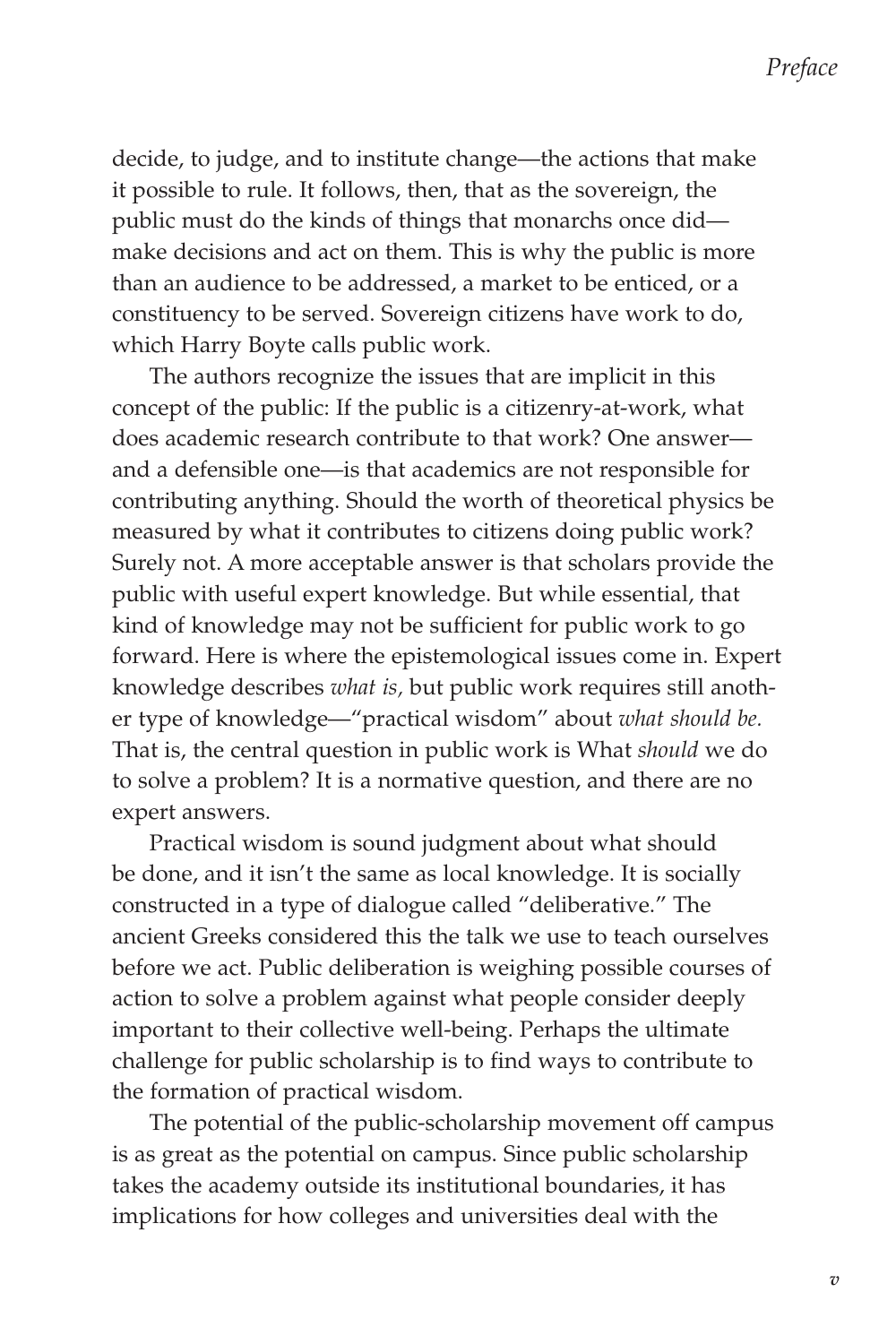communities that are being engaged. Some would probably argue that trustees are citizens who represent their communities, so there is no problem. Others might advocate public hearings or the other ways official bodies open themselves to citizens. Public scholarship calls for something different, and that is a way of relating to communities so that public work—the work of citizens —flourishes. The usual board meetings and public hearings are not well-suited to building these kinds of relationships. Citizens have to do more than present needs, and institutions have to do more than provide information. Institutions and communities need to create more space for public work to be done, both on and off campus.

Some of this space could be created in the governance structures of colleges and universities. I have met trustees who want a relationship with the public, based on a two-way exchange to identify points at which community organizations and academic institutions have interdependent interests. Trustees need an environment that is conducive to making these connections. One way to create such a setting would be to add a special kind of town-gown forum to the panoply of board committees. I am not suggesting unstructured, open meetings; I have in mind the original meaning of *forums* as "marketplaces." Communities and institutions both have things to trade, which have been identified in this book's discussions of mutual benefits and meshing self-interests.

I am reminded of a proposal for a town-gown exchange once made by one of the American Association of University Professors' (AAUP) founders, Professor James McKeen Cattell. He proposed something more legalistic than a forum, but the purpose was similar to what I have in mind. Cattell advocated combining internal and external constituencies in a unified governance system, an arrangement I always thought had considerable merit. He favored an inclusive corporation of professors, administrators, alumni, and even "members of the community who wished to pay dues to belong." I don't consider such a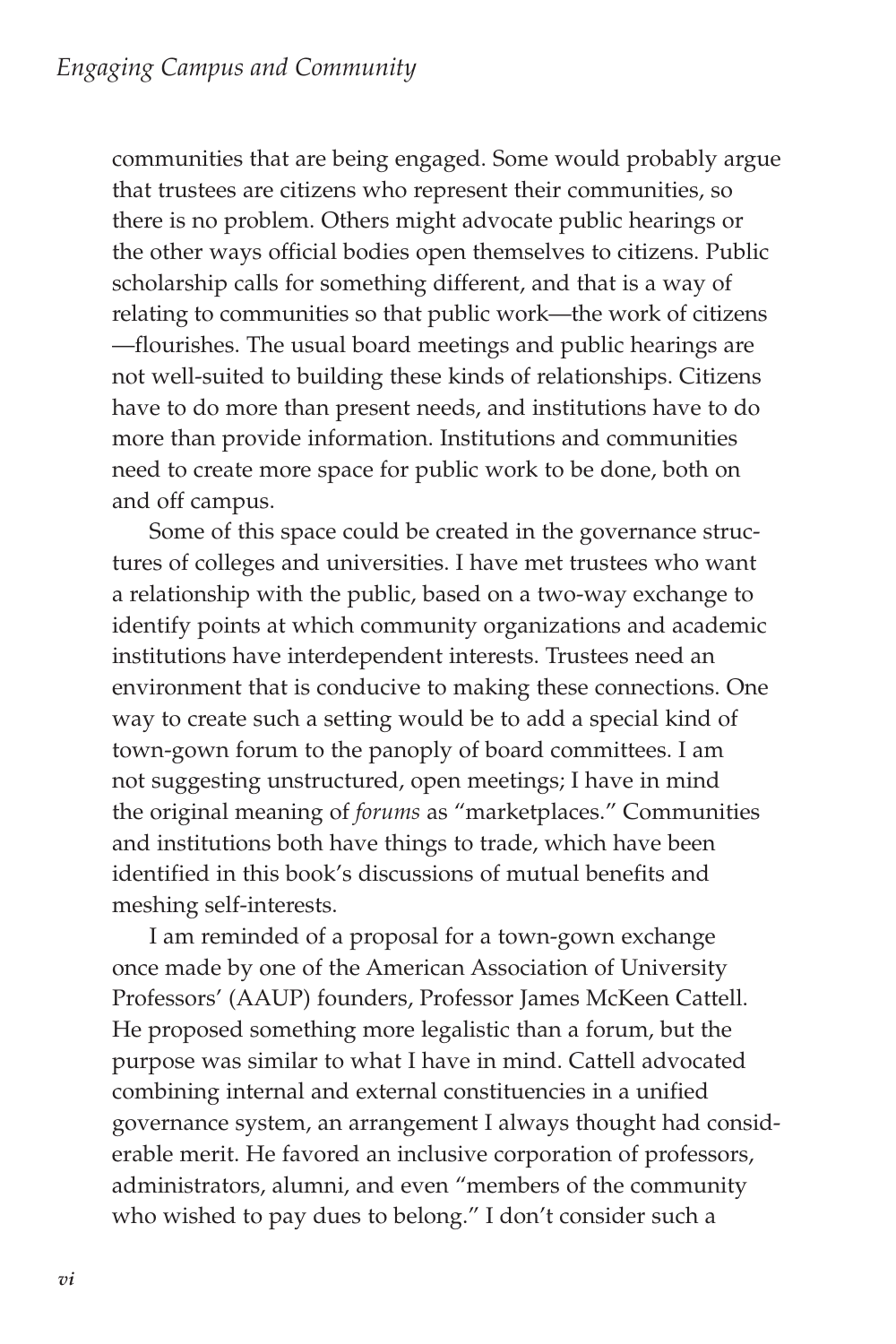"United Nations" as an alternative to separate student, faculty, alumni, and other associations, but as useful public space. Cattell's colleagues in the AAUP rejected his plan, but I cite it now as an example of the governance restructuring that might be done if advancing public scholarship is embraced as a way for a university to engage communities.

My speculations on how far and where the journey into public scholarship may take higher education aren't made to lobby for any particular direction, although I have my own biases. I only want to make the point that the journey is far from complete. Fundamental change in institutions takes decades, and the publicscholarship movement is relatively new. Nonetheless, it has strong traditions to draw on, as well as the energy generated by restless faculty members seeking what the Greeks called "public happiness" (these are scholars who want to validate their public identity in their professional careers). The movement might also make common cause with efforts at civic renewal. Today, we know a great deal more about how the democratic world needs to work and why it fails to live up to its promise. So the public-scholarship movement can go well beyond what was possible during the last decades of the twentieth century. These case studies demonstrate what can happen when scholarly inquisitiveness is joined with democratic commitment. They also show how much more waits to be done.

> *—David Mathews, President Kettering Foundation*